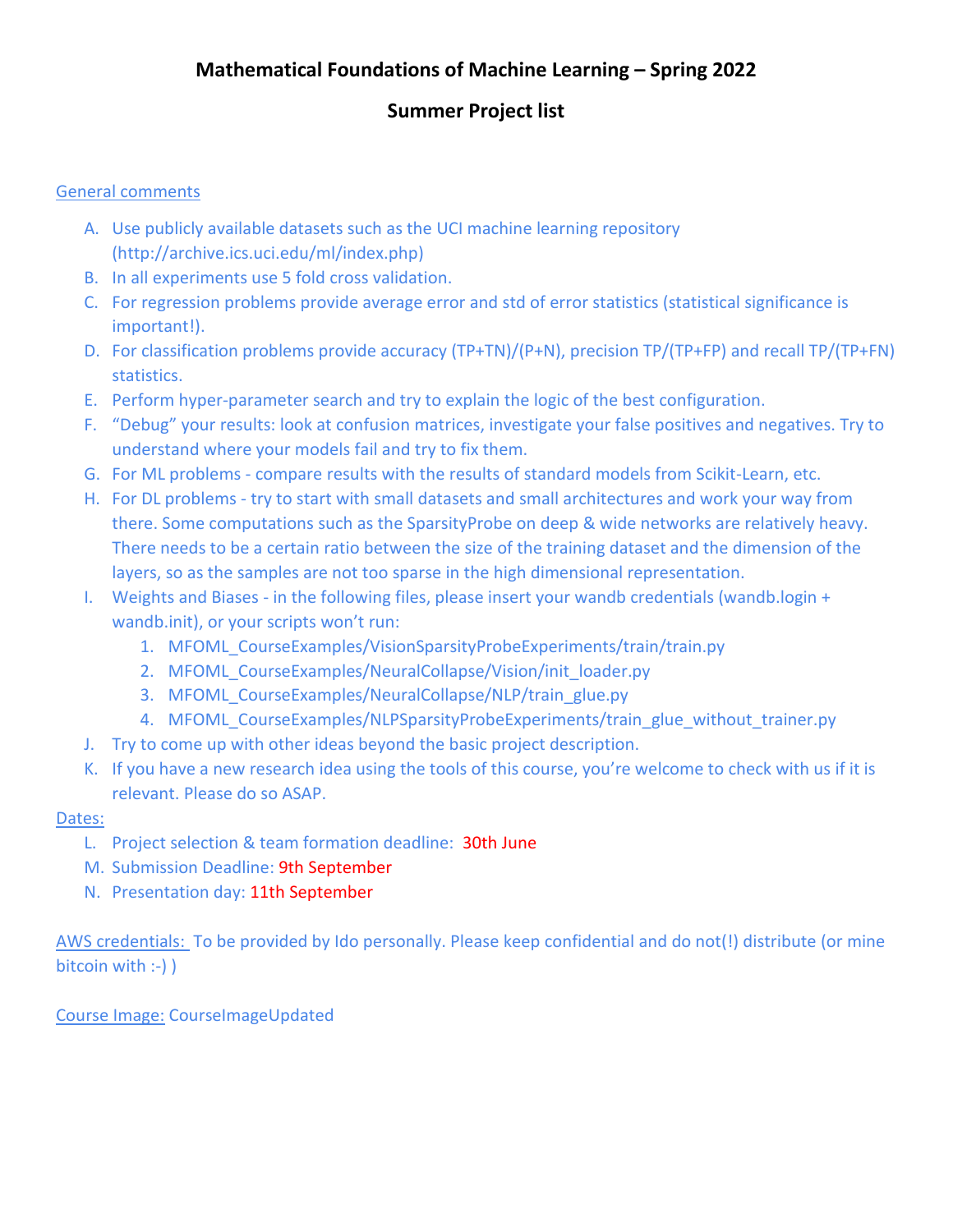- 1. Random Forest models (/home/ubuntu/projects/MFOML CourseExamples/workshop examples.ipynb)
	- a. Find several interesting tabular datasets in UCI/Kaggle explain why you picked them. You should find datasets that are known to be difficult in the ML world.
	- b. Train using sklearn Random Forest and try different Hyper Parameter schemes
	- c. Try to characterize the effects of different HPs.
- 2. Feature importance via wavelet decomposition of RF Reproduce the feature importance results of [1] (See Lesson 4 Slide 31 + /home/ubuntu/projects/MFOML\_CourseExamples/workshop\_examples.ipynb, Wavelet Forest code at: /home/ubuntu/projects/SparsityProbe/tree\_models/random\_forest.py)
	- a. Provide summary of the wavelet-based method with emphasis on the use of the validation set to determine a threshold for wavelet norms.
	- b. Test on regression & classification problems (multi-class problems).
	- c. Observe differences (if any) on small/large/noisy datasets. Consider injecting random noise to the labels (additive Gaussian noise for regression, random mislabeling for % of the data in classification).
	- d. Compare extensively with standard methods as in [1]
- 3. Compression with wavelet decomposition of RF Reproduce and add to the results of [1] (See /home/ubuntu/projects/MFOML\_CourseExamples/workshop\_examples.ipynb, **Wavelet Forest code at:** /home/ubuntu/projects/SparsityProbe/tree\_models/random\_forest.py)
	- a. Investigate the RF compression capabilities of wavelets through tradeoff between the number of trees and tree components versus the prediction error.
	- b. Write code that encodes efficiently a wavelet compressed RF to a file. Ensure you can decode the representation. This is done through efficient encoding of the pruned trees topology and geometry.
- 4. Deep Learning intermediate layer-smoothness plots the effect of using different nonlinearities (see slide 37, **example at:**

home/ubuntu/projects/MFOML\_CourseExamples/VisionSparsityProbeExperiments/train/train.py)

- a. Use the MNIST-1D and MNIST datasets
- b. Choose networks from the following: Conv-L-H, MLP-L-H as described in [9] (implemented for you - In folder

/home/ubuntu/projects/MFOML\_CourseExamples/VisionSparsityProbeExperiments/environments **see:** mnist\_1D\_Conv\_env.py, mnist\_MLP\_env.py, mnist\_Conv\_env.py).

- c. Train networks with different non-linearities (ReLU, GELU, p-ReLU, Sigmoid, heaviside-function etc.) and try to recreate results from [10], using the Sparsity-Probe code to compute the  $\alpha$ -scores in the matching intermediate layers, with the index scores.
- d. Can we say anything about the generalization performance using the intermediate  $\alpha$  scores? Be creative - this is not a straightforward question, and many possible conjectures can be put forward.
- 5. Deep Learning intermediate layer smoothness plots in a fixed Besov space (Possible research project)
	- a. In this project you will work with fixed Besov smoothness  $\alpha = 1$  , which for  $p = 2$  implies  $\tau = 2/3$ .
	- b. Implement the sawtooth function, and take samples from it to create a dataset
	- c. Implement realization (using a Neural Network), and measure smoothness in intermediate layers using SparsityProbe code (/home/ubuntu/projects/SparsityProbe/, see example in Slide 37).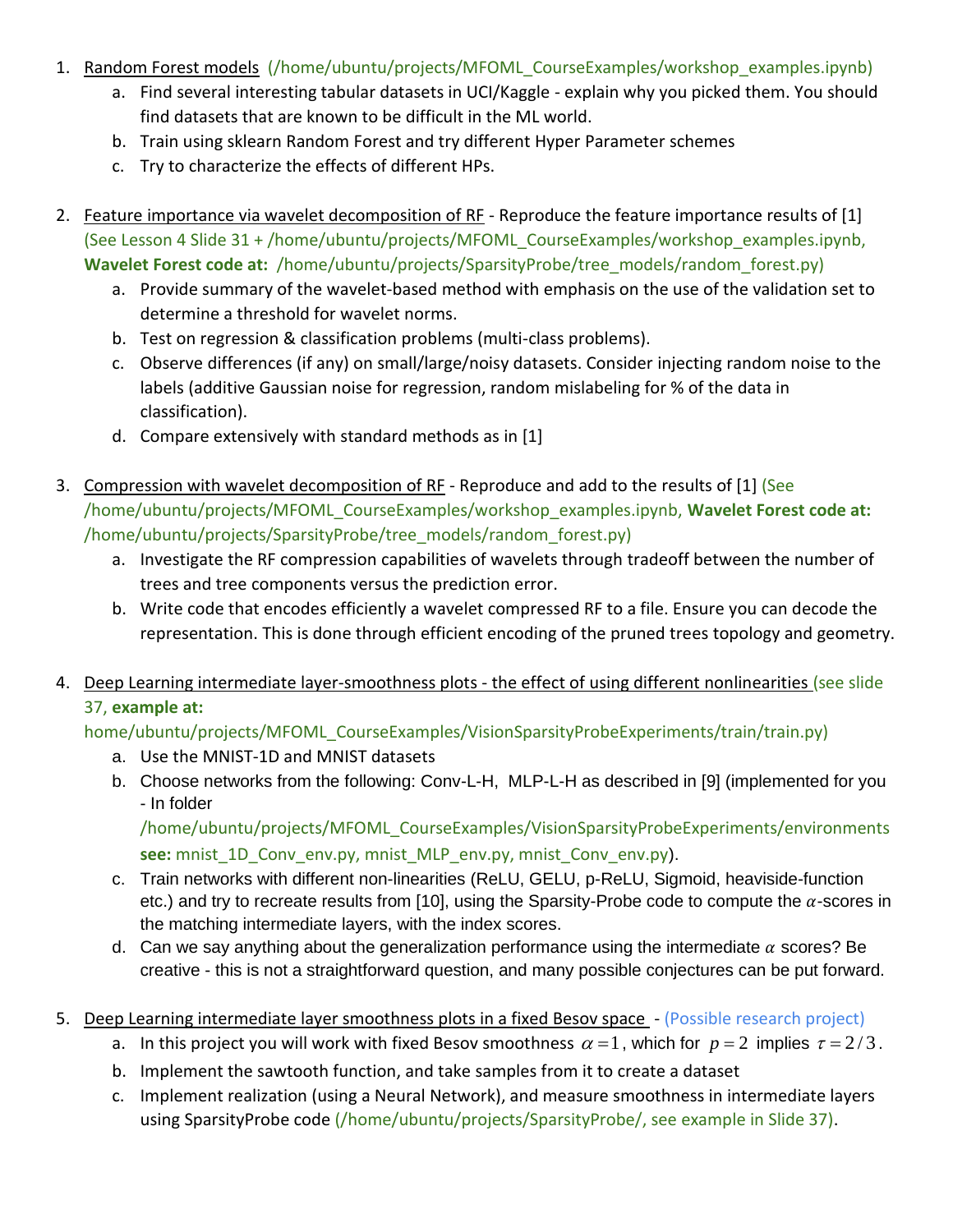- d. Using the same network structure train the network, how do the networks compare in terms of performance (better/worse)? Can you find some similarities between the "theoretical" network and the learnt one?
- e. Compute intermediate layer smoothness with  $\alpha$  = 1 for the MNIST dataset using the --use\_norms option in the code ( $\tau = 2/3$ ).
- 6. Function space analysis of ResNets Add to the research of [3, 9]
	- a. Use the CIFAR10 dataset and the ResNet18 (/home/ubuntu/projects/MFOML\_CourseExamples/VisionSparsityProbeExperiments/environments /cifar10 resnet env.py) network.
	- b. Investigate the performance and perform Besov smoothness analysis of the intermediate layers with and without the residual connections.
	- c. Compute both critical index  $\alpha$  scores and fixed Besov smoothness at  $\alpha = 1$ , which for  $p = 2$  implies  $\tau = 2 / 3$ .
	- d. Create a new environment that is based on ResNet18 (as done in (a)), but receives grayscale images. Run the same experiments and analysis on the MNIST dataset.
- 7. Function space analysis of transfer learning
	- a. Train a network on the MNIST dataset (For example using ResNet18 like in /home/ubuntu/projects/MFOML\_CourseExamples/VisionSparsityProbeExperiments/environments /cifar10\_resnet\_env.py).
	- b. Perform Besov smoothness analysis/NCC mismatch computation.
	- c. Apply transfer learning on a 'small' set of Fashion-MNIST using as basis a network from (a). This implies 'freezing' some of the first layers and re-training the last layers or creating and training new last layers.
	- d. Perform Besov smoothness/NCC mismatch analysis of the transfer-learning architecture using the full Fashion-MNIST set.
- 8. SVSL loss train vanilla vs batch SVSL vs epoch SVSL (See code in
	- /home/ubuntu/projects/MFOML\_CourseExamples/NeuralCollapse/Vision and Slide 51)
		- a. Choose a network from the following: VGG19, Resnet18, ConvNet, FCNet as described in [9].
		- b. Train networks on the MNIST + Fashion MNIST datasets using: the Cross Entropy loss, (Batched) SVSL loss, and non-batched SVSL loss, using different parameters for  $\eta$  and  $\gamma$ .
		- c. Compare the test scores + intermediate NCC scores achieved for different  $\eta$  and  $\gamma$  , and make claims to why this may be (use the results in [11] as guidance).
		- d. Try to enhance the SVSL loss by encouraging larger distances from the centers of the clusters of other classes (intra-class distances).
- 9. Numerical solutions to PDEs using DL Follow [8] to apply a DL solution to a PDE
	- a. Use example 3.1.1 of [8] as a base for your experiments.
	- b. Compare your results to the analytic solutions or the results of other 'off-the-shelf' solvers.
	- c. Try to extend the algorithm to support a parameterized family of initial and/or boundary conditions, where the parameters are input to the neural network.
- 10. Numerical solutions to ill-posed PDE problems using DL Apply a DL approach to an inverse problem of the wave equation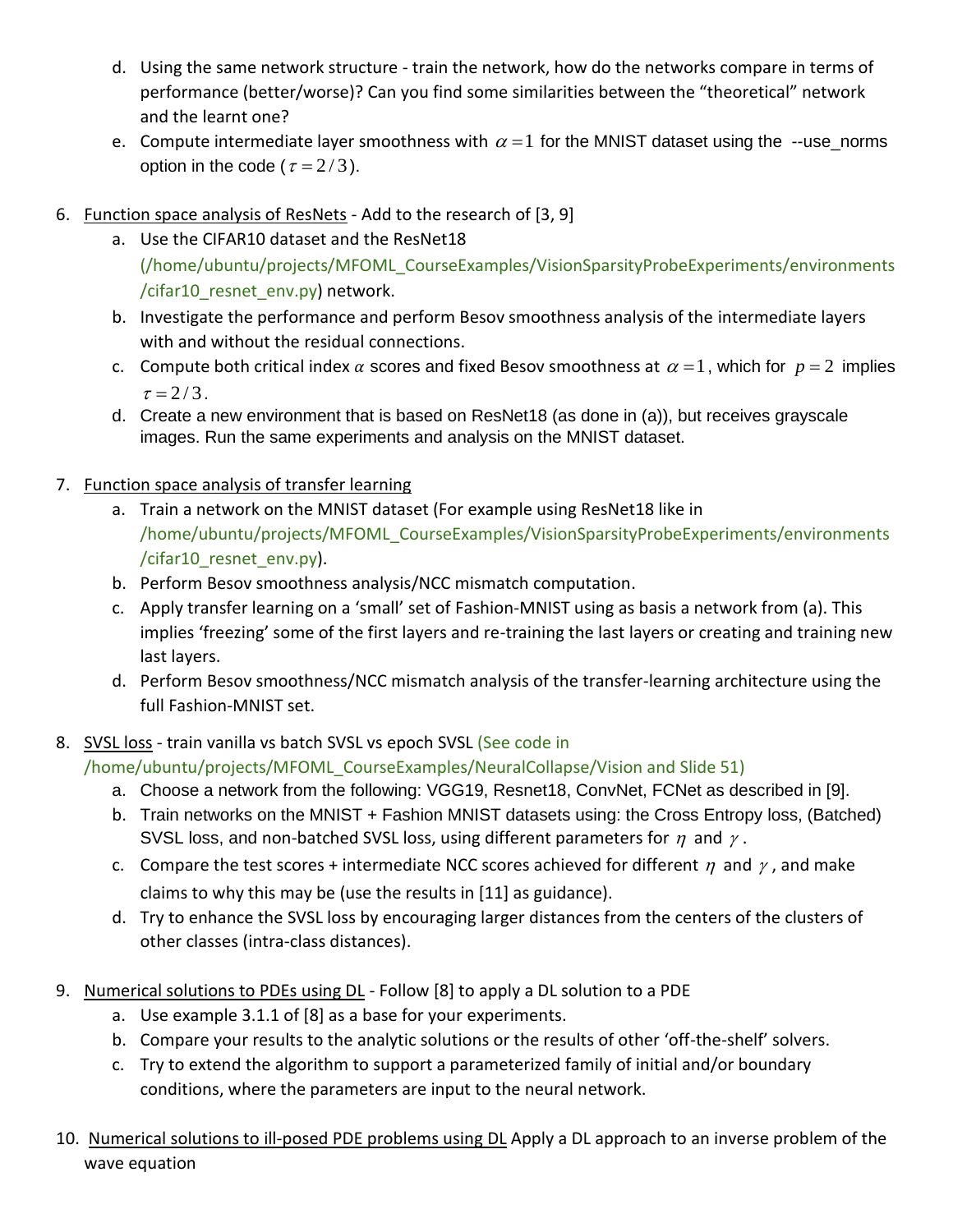- a. Create via simulations a dataset of waves with time [0,500] and different source locations. Use as domain a square with a grid of 128x128.
- b. Train a regression DL network on a dataset of images at time 500 to predict source location.
- c. Train a regression DL network on a dataset of images at various times [250,500] to predict source location.

# **Advanced Projects**

- 11. Phase Retrieval using DL Follow [13] and apply a DL approach to solve the phase retrieval problem
	- a. Use the MNIST and fashion-MNIST datasets.
	- b. Construct a first network with initial layers that are fully connected and then convolutions.
	- c. Try to implement a second network based on the encoder-decoder approach of [13] with the Haar wavelet transform as the encoder-decoder.

## 12. Neural Collapse in noisy setting (See code in

/home/ubuntu/projects/MFOML\_CourseExamples/NeuralCollapse/Vision and Slide 51) It has been suggested that Neural Collapse is possible even in very noisy settings (complete random labels [12]). It is of interest to see the behavior of Neural Collapse under various levels of noise (see [9] for guidance)

- a. Train different networks (without residual connections) on MNIST/F-MNIST with and without SVSL loss, on different amounts of noise levels (as done in [9] + loss from [10])
- b. Does the representation always collapse? Does the SVSL loss always help? What happens in the noisy setting?
- 13. Neural Collapse Analysis for Self-Supervised Self Supervised Learning (See code in

/home/ubuntu/projects/MFOML\_CourseExamples/NeuralCollapse/Vision and Slide 42, 51) Self Supervised Learning (SSL) has been extremely prominent in the last few years. We wish to connect the performance of an SSL model on a downstream task and NC. In this task we will only run inference, and not train any new models.

- a. Find pretrained pytorch SSL models online (3 should be enough) some examples: BarlowTwins, SimCLR, VICReg, etc. Multimodal models can also work - e.g. CLIP. Some possible packages to use:
	- i. <https://github.com/TorchSSL/TorchSSL>
	- ii. https://pytorch-lightning-bolts.readthedocs.io/en/latest/self supervised utils.html
	- iii. <https://vissl.ai/>
- b. Modify the Analyzer code in Neural collapse to compute the Ground-Truth-NCC-Mismatch with the downstream task labels, in intermediate layers.
- c. Try to link the performance of the downstream task with the NC performance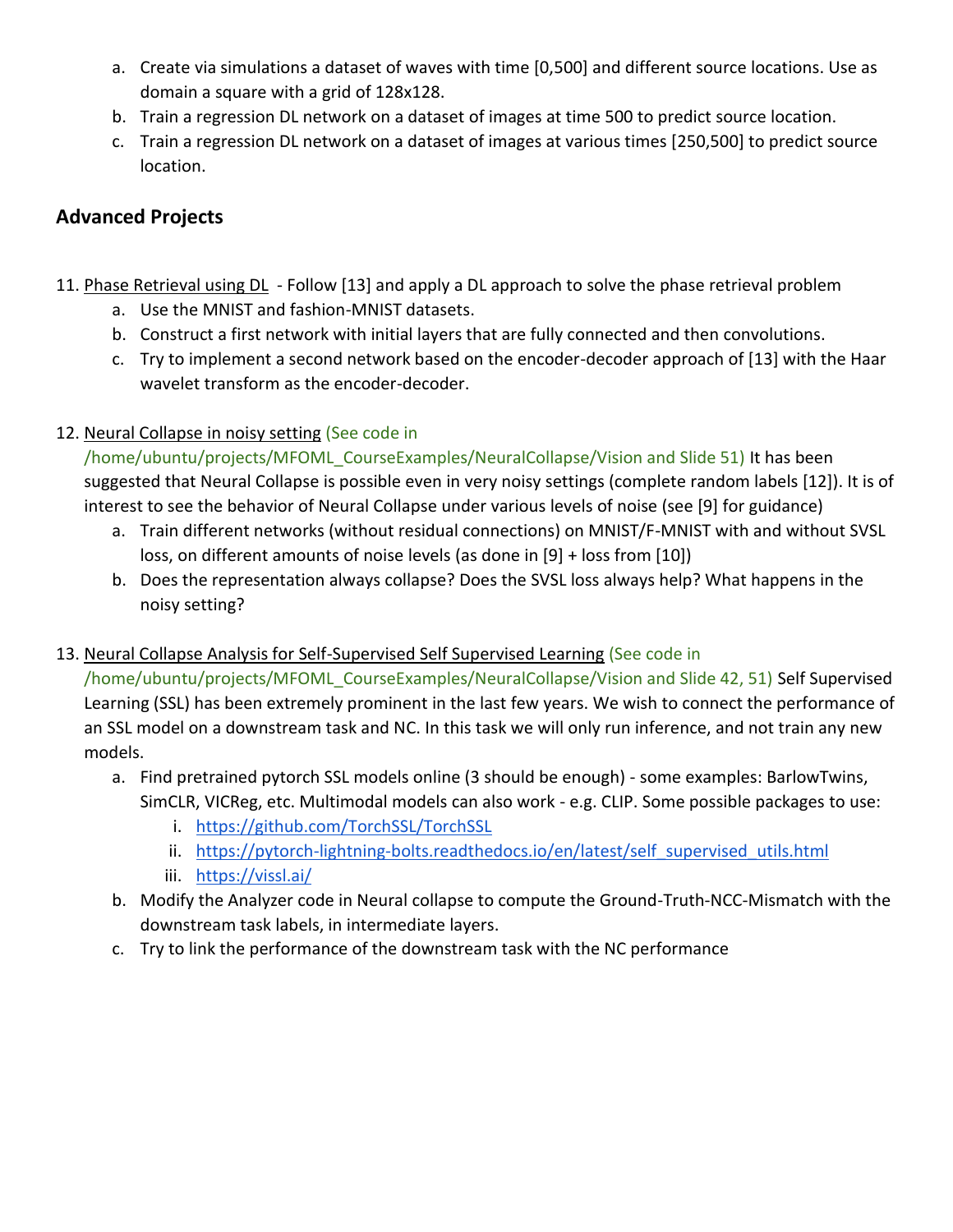

### **References**

[1] O. Elisha and S. Dekel, Wavelet decompositions of Random Forests - smoothness analysis, sparse approximation and applications, JMLR 17 (2016).

[2] O. Morgan, O. Elisha and S. Dekel, Wavelet decomposition of Gradient Boosting, preprint.

[3] O. Elisha and S. Dekel, Function space analysis of deep learning representation layers, preprint.

[4] H. Kaiming, Z. Xiangyu, R. Shaoqing and SD Jian, Residual Learning for Image Recognition, proceedings of CVPR 2016.

[5] S. Mallat, Group Invariant Scattering, Comm. Pure and Applied Math 65 (2012), 1331-1398.

[6] J. Bruna and S. Mallat, Invariant Scattering Convolution Networks, IEEE Transactions on Pattern Analysis and Machine Intelligence 35 (2013), 1872 – 1886.

[7] P. Kontschieder, M. Fiterau, A. Criminisi and S. Rota Bul`o, Deep Neural Decision Forests, ICCV 2015.

[8] M. Raissi, P. Perdikaris and G.E.Karniadakis, Physics-informed neural networks: A deep learning framework for solving forward and inverse problems involving nonlinear partial differential equations, Journal of Computational Physics 378(2019), 686–707.

[9] Galanti, T. and Galanti, L., "On the Implicit Bias Towards Minimal Depth of Deep Neural Networks", <i>arXiv e-prints</i>, 2022.

[10] Ben-Shaul, I. and Dekel, S., "Sparsity-Probe: Analysis tool for Deep Learning Models", <i>arXiv e-prints</i>, 2021.

[11] Ben-Shaul, I. and Dekel, S., "Nearest Class-Center Simplification through Intermediate Layers", <i>arXiv eprints</i>, 2022.

[12] Mixon, D. G., Parshall, H., and Pi, J., "Neural collapse with unconstrained features", <i>arXiv e-prints</i>, 2020.